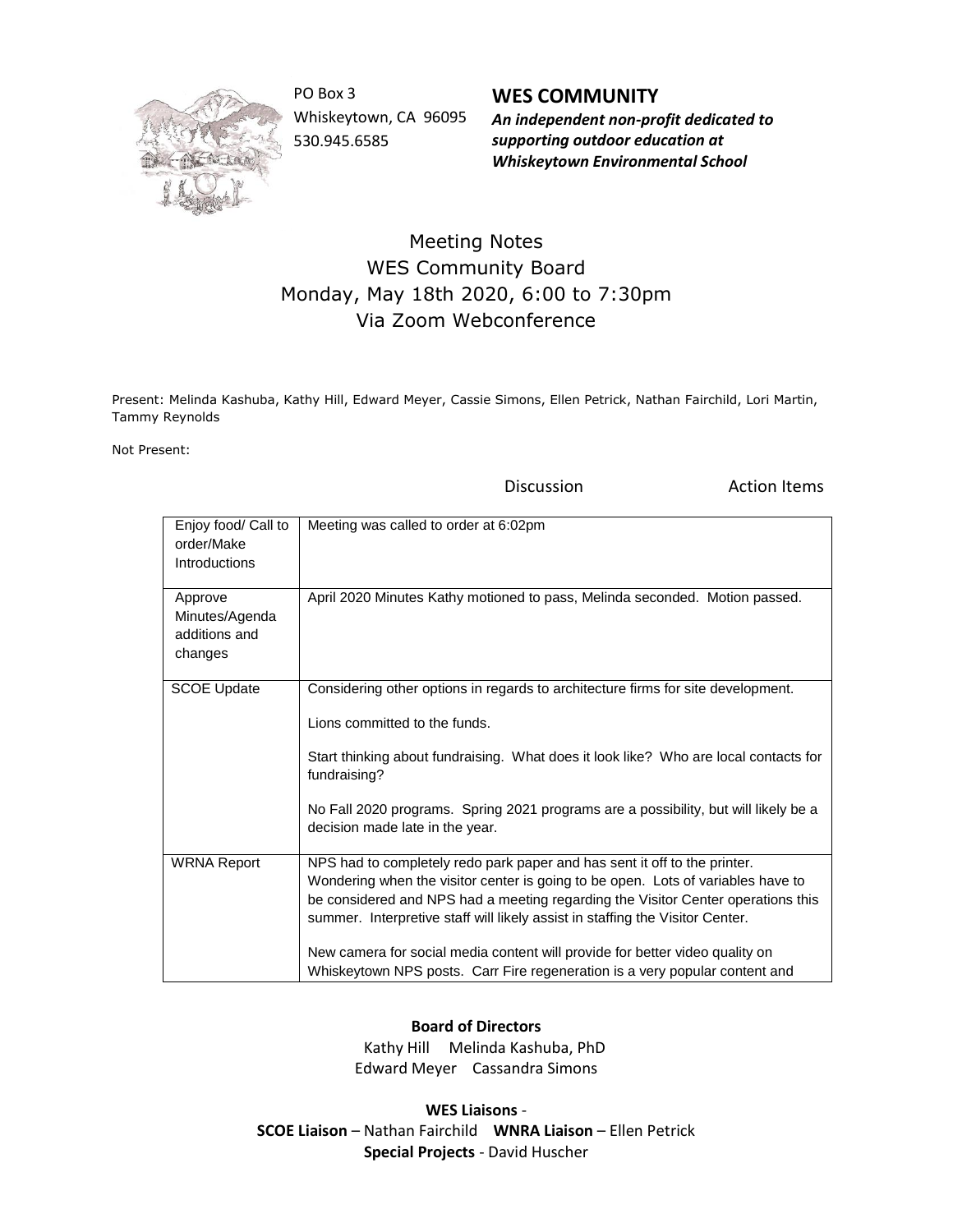|                                                            | NPS social media staff is focusing on that type of content.                                                                                                                                                                                                                                                                                                                                                                                     |
|------------------------------------------------------------|-------------------------------------------------------------------------------------------------------------------------------------------------------------------------------------------------------------------------------------------------------------------------------------------------------------------------------------------------------------------------------------------------------------------------------------------------|
|                                                            | Park bulletin boards are getting updated.                                                                                                                                                                                                                                                                                                                                                                                                       |
|                                                            | Training of seasonal staff is presenting a challenge, but staff is coming on non the<br>less.                                                                                                                                                                                                                                                                                                                                                   |
|                                                            | Emphasis for visitation during pandemic has been public access rather than<br>opening fully. Many bathrooms throughout the park are open, including Brandy<br>Creek.                                                                                                                                                                                                                                                                            |
| Friends of<br>Whiskeytown                                  | Will hold a Zoom meeting this week to brainstorm about Fundraising, organizing<br>and plans on how to proceed in uncertain times.                                                                                                                                                                                                                                                                                                               |
|                                                            | Melinda suggested that FOW look into getting signed up with NSGT and offered to<br>consult a bit on the process.                                                                                                                                                                                                                                                                                                                                |
| <b>Treasurers Report</b>                                   | Current Balance \$3,935.37                                                                                                                                                                                                                                                                                                                                                                                                                      |
|                                                            | Tax info:                                                                                                                                                                                                                                                                                                                                                                                                                                       |
|                                                            | Federal Form 990N and State Form 199N completed and mailed.                                                                                                                                                                                                                                                                                                                                                                                     |
|                                                            | General State Charity Registration forms submitted, which is a process of letting<br>California State Department of Justice know of our existence and purpose.                                                                                                                                                                                                                                                                                  |
|                                                            | Shasta County Business Property Statement Annual form for assests                                                                                                                                                                                                                                                                                                                                                                               |
| On-going<br><b>Business</b>                                |                                                                                                                                                                                                                                                                                                                                                                                                                                                 |
| <b>Special Use Permit</b><br>for 50 <sup>th</sup> Birthday | Permit has been filed with NPS on Tuesday 5/5/20, whole process will take approx.<br>5 weeks.                                                                                                                                                                                                                                                                                                                                                   |
|                                                            | Received word from the NPS that the event may not be able to take place due to<br>COVID. NPS will keep Board posted on any updates or changes to Park COVID-<br>19 Guidelines.                                                                                                                                                                                                                                                                  |
| 50 <sup>th</sup> Birthday<br>Committee<br>Meeting          | Meeting every other week. Meetings have been focused on planning the event<br>with social distancing in mind to give it the greatest flexibility/chance of being able<br>to happen. Layout the campus in an overall Self-Guided Tour mode. Historical<br>photo exhibit, recorded stories, visual proposal for the future of the site. Other<br>activities, offerings, like food, could be added if social distancing guidelines are<br>relaxed. |
|                                                            | Initial 150 Save the Date postcards have been sent out. Feedback has been very<br>positive. Further communication will come out after more information is known<br>about the permit.                                                                                                                                                                                                                                                            |
| Update on Mailing<br>List and MailChimp                    | Francesca is assisting Kathy with editing info for ultimate submission to Mail<br>Chimp. Elisabeth Kennedy acting as the primary editor and POC for updating and<br>maintenance of contacts.                                                                                                                                                                                                                                                    |
| Storage Unit                                               | Storage Unit is currently acting as a storehouse for old WES articles and content                                                                                                                                                                                                                                                                                                                                                               |